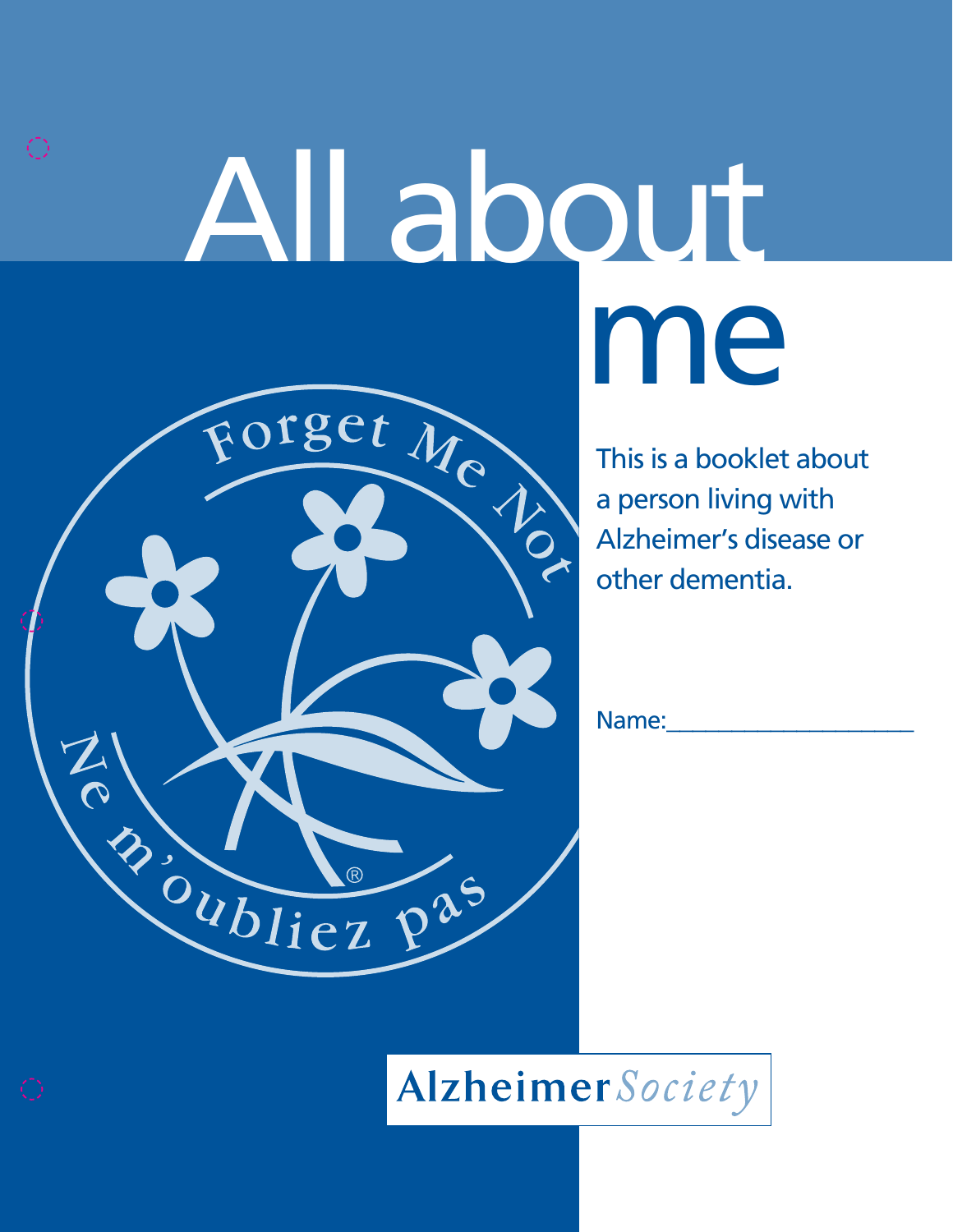



The Alzheimer Society is Canada's leading nationwide health charity for people living with Alzheimer's disease and other dementias. Active in communities right across Canada, the Society

- Offers information, support and education programs for people with dementia, their families and caregivers
- Funds research to find a cure and improve the care of people with dementia
- Promotes public education and awareness of Alzheimer's disease and other dementias to ensure people know where to turn for help
- Influences policy and decision-making to address the needs of people with dementia and their caregivers.

For more information, contact your local Alzheimer Society or visit our website at www.alzheimer.ca.

0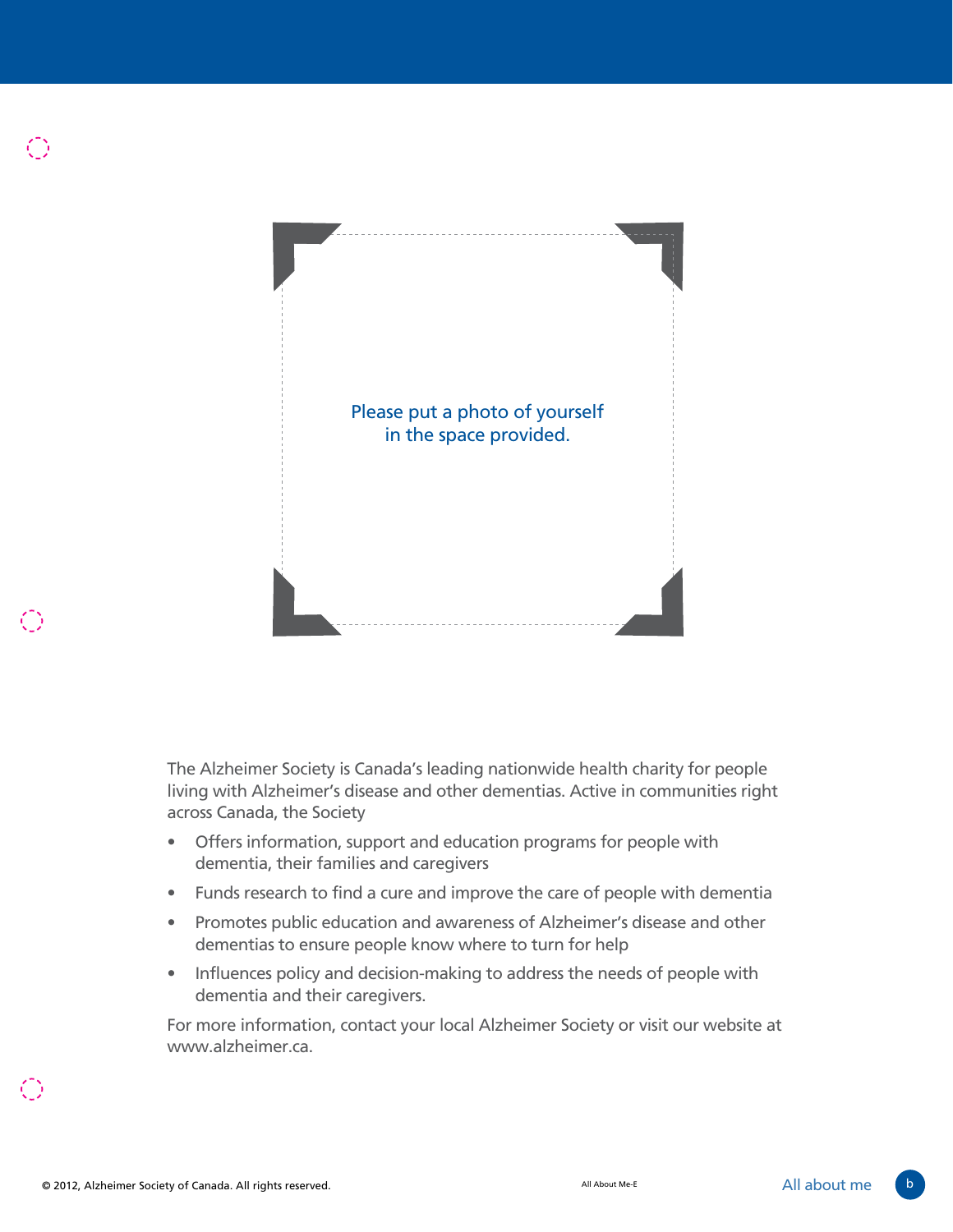| l |
|---|
|   |
|   |
|   |
|   |
|   |
|   |
|   |

 $\equiv$ 

|   | My perso    |
|---|-------------|
|   | In the pa   |
| 0 | Likes and   |
|   | My routine: |
|   | A tynical   |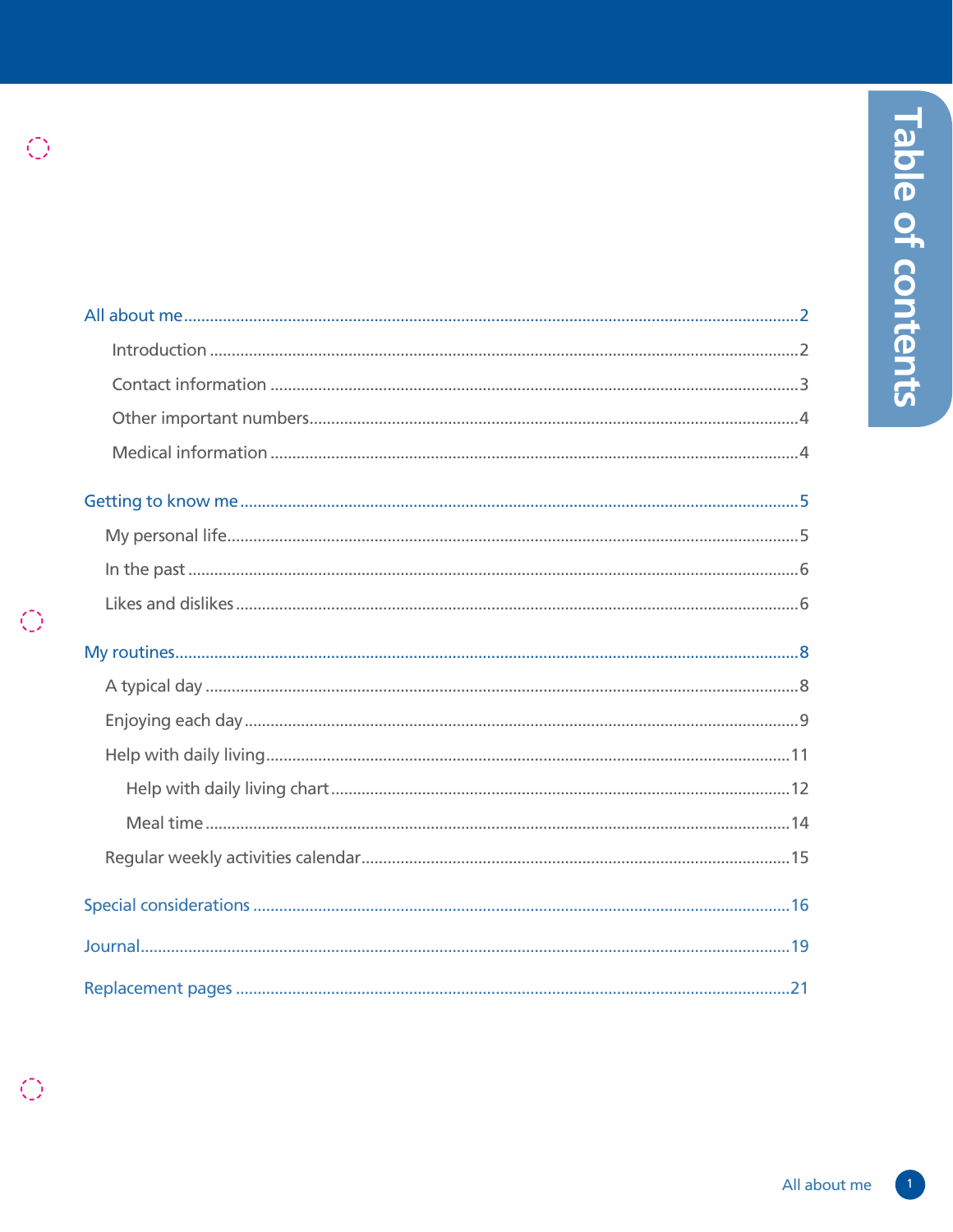#### $\bigcirc$ **Introduction**

This booklet is all about you, a person living with Alzheimer's disease or other dementia.

Although you have a form of dementia, you are still the same person you have always been. This booklet is designed to focus on the positive: what you are good at rather than what is no longer possible.

You and your primary caregiver\* know what makes you feel comfortable better than anyone. By answering the questions in this booklet, you will have a record of what makes you content and at ease that can be used when your primary caregiver cannot be with you and others need to provide care and support. Anyone can use this booklet to give you the best day possible now and as the disease progresses.

The first section of this booklet is designed to help someone new to supporting you get to know you better. It will also suggest conversation topics that may make you feel more at ease and contribute to more enjoyable times together.

Other sections of this booklet allow you and your caregiver to outline your usual habits: your daily routines, your likes and dislikes and what makes you enjoy each day. This information will help new caregivers maintain the routines that give you a sense of security, comfort and pleasure.

When completing this booklet, always keep in mind the main purpose: to give as clear a picture as possible of you to help others provide care when the person who usually supports you is unavailable.

To help others provide effective care, keep this book in an easy-to-find location. You and your caregivers can review it from time to time to note changes and plan for the future. There are replacement pages at the back that you can use to make any updates or changes.

\*The term "caregiver" is used throughout this booklet to mean anyone who supports you.

O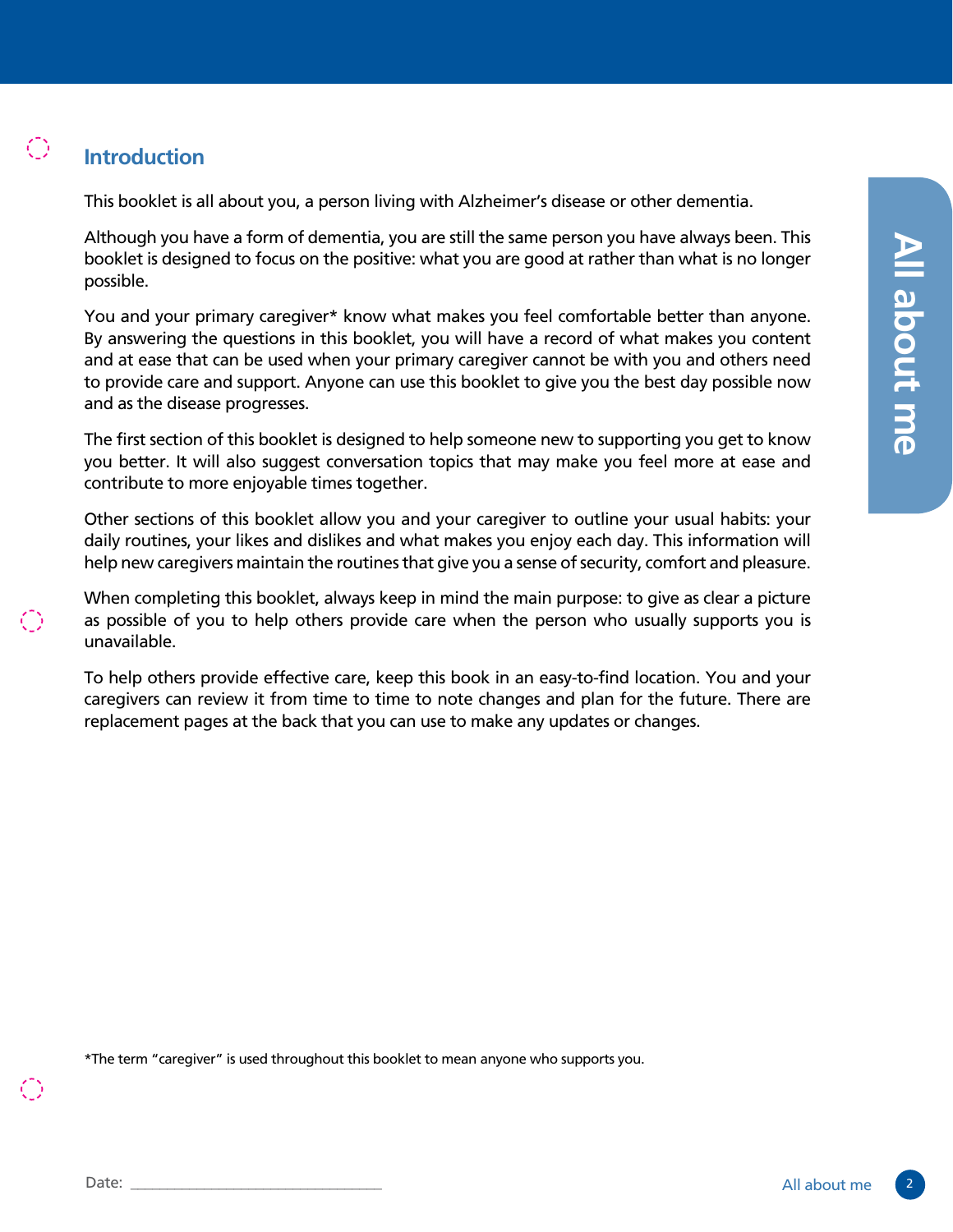#### **Contact information**

 $\bigodot$ 

 $\bigcirc$ 

 $\bigodot$ 

This booklet contains information about:

Some of the information is provided by:

Names, phone numbers, email addresses of significant people in my life (family, friends, neighbours):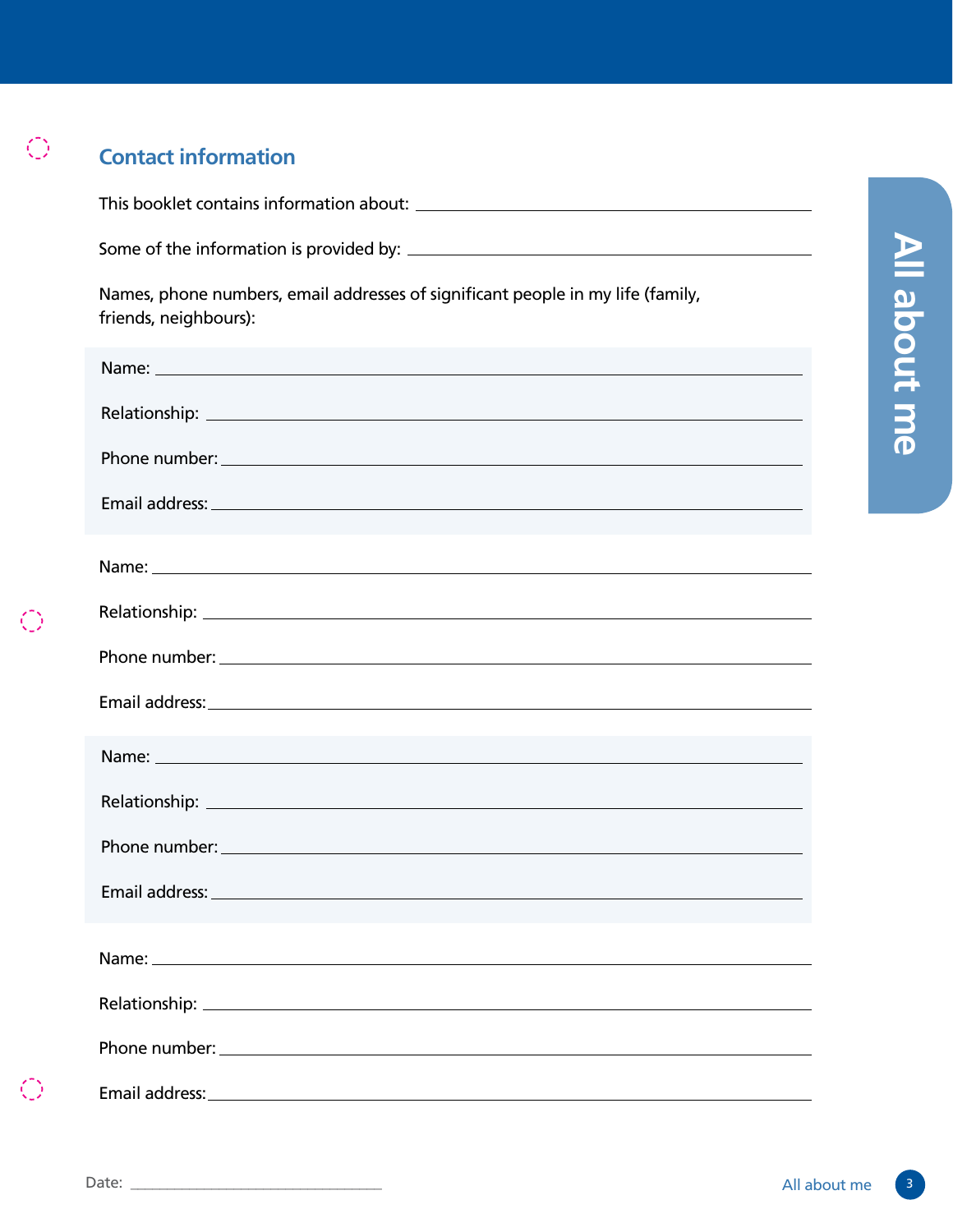### 合

#### **Other important numbers**

Family doctor (name, phone number, address):

#### **Medical information**

Other than having dementia, are there other medical issues that the caregiver should know about?

and the control of the control of the control of the control of the control of the control of the control of the

<u> 1989 - Johann Stoff, amerikansk politiker (\* 1908)</u>

,我们也不会有什么。""我们的人,我们也不会有什么?""我们的人,我们也不会有什么?""我们的人,我们也不会有什么?""我们的人,我们也不会有什么?""我们的人

0

Please provide any important information on:

Allergies:

Hearing:

Vision:

Medications (attach list, if necessary) – include dosage and frequency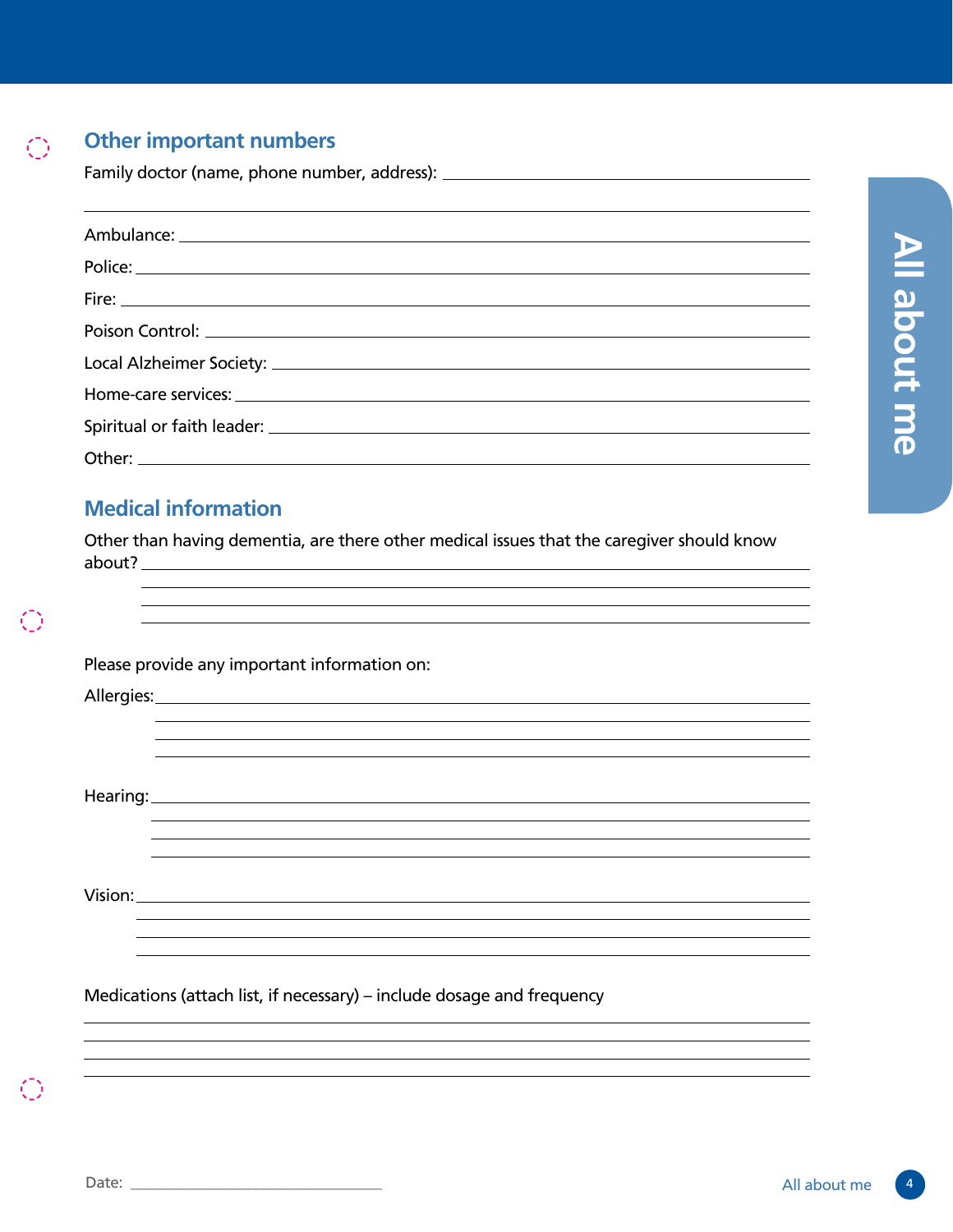$\bigcirc$ This section is like a photograph. Try to use as much detail as you can to give readers a real sense of your personality.

#### **My personal life**

How do you like to be addressed? (e.g. nickname, Mr., Mrs., Miss, first name)

| When were you born?                                                              |  |  |  |  |
|----------------------------------------------------------------------------------|--|--|--|--|
|                                                                                  |  |  |  |  |
| Single/married/partner/longstanding relationship(s) with _______________________ |  |  |  |  |
|                                                                                  |  |  |  |  |
|                                                                                  |  |  |  |  |
| Where have you lived?                                                            |  |  |  |  |
| ,我们也不会有什么。""我们的人,我们也不会有什么?""我们的人,我们也不会有什么?""我们的人,我们也不会有什么?""我们的人,我们也不会有什么?""我们的人 |  |  |  |  |
| Describe this relationship (e.g. loving, difficult, supportive)                  |  |  |  |  |
| ,我们也不会有什么?""我们的人,我们也不会有什么?""我们的人,我们也不会有什么?""我们的人,我们也不会有什么?""我们的人,我们也不会有什么?""我们的人 |  |  |  |  |

Children (names and where they are now living)

Are they involved in your life now? If so, how?

Do you have any pets? If so, what are their names?

0

í.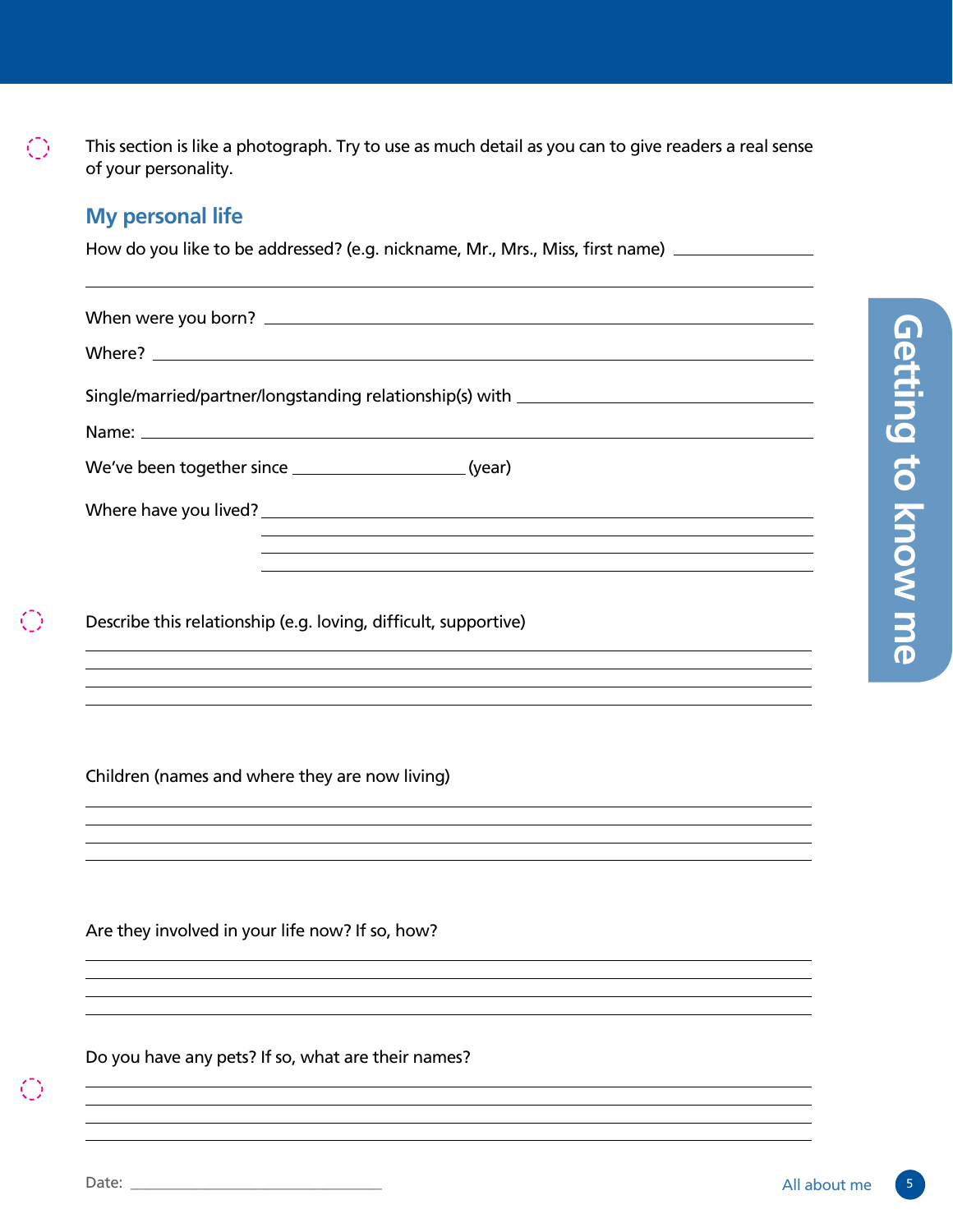#### **In the past**

What kind of jobs did you have? (e.g. homemaker, lawyer, nurse, electrician, teacher)

How do you feel about the job(s) you have done? (e.g. proud, satisfied, indifferent)

If you were asked about the major milestones in your life, what would you likely talk about? (e.g. major life events, favourite places visited)

#### **Likes and dislikes**

What makes you physically more comfortable? (e.g. always have glasses on, have a hearing aid in, daily lotion to prevent dry skin, toe spacers)

What makes you happy? (e.g. conversation topics, activities, sports, music performances, being around children/animals)

What do you dislike? (e.g. foods, activities, topics of conversation, music, smells)

<u> 1980 - Johann Barbara, martxa a</u>

What comforts you when you're upset?

What frightens you?

60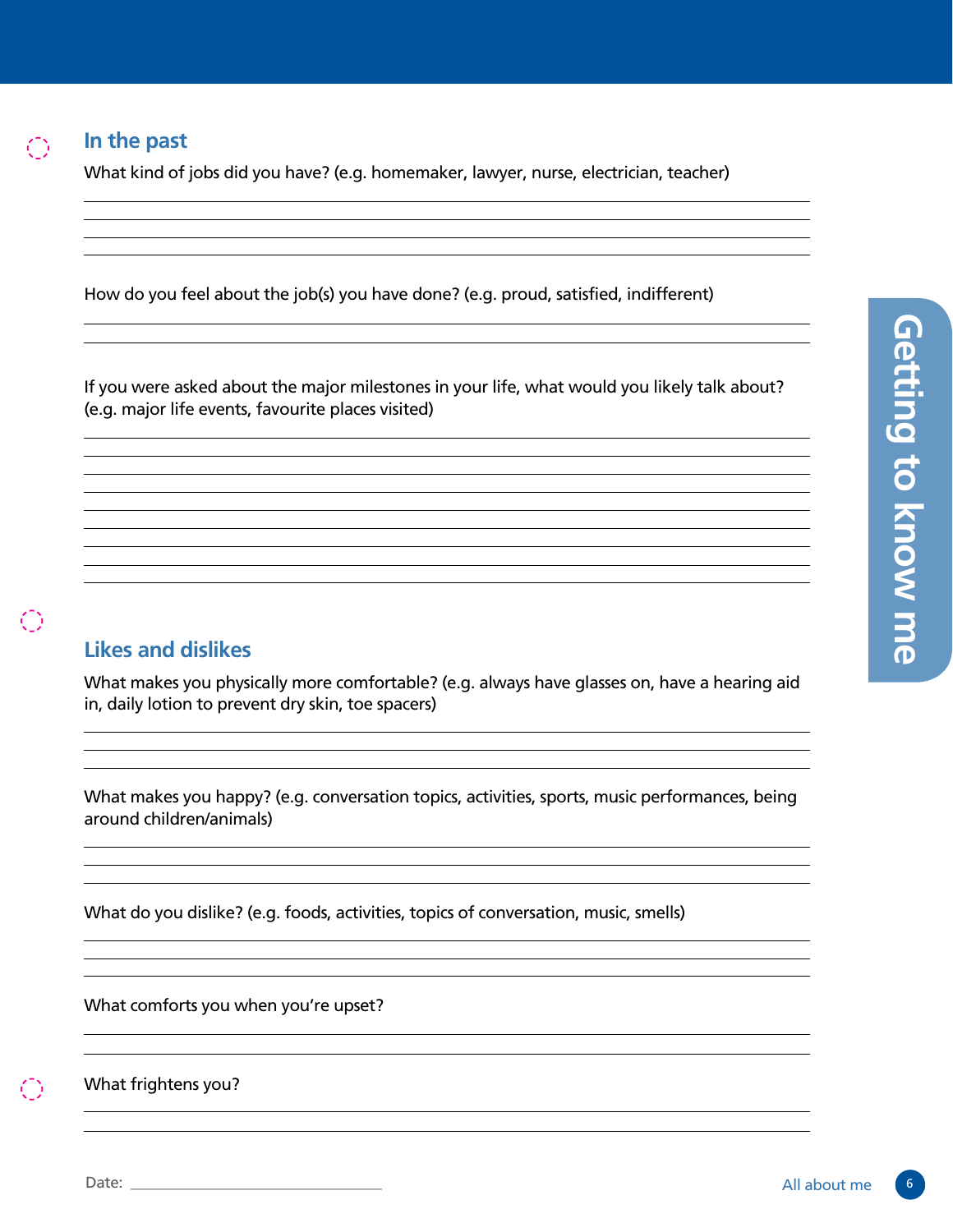Life story (Please describe any other details of your life that would help create a full picture of you as a "whole person." What would you want others to know about you?)

 $\bigodot$ 

 $\bigodot$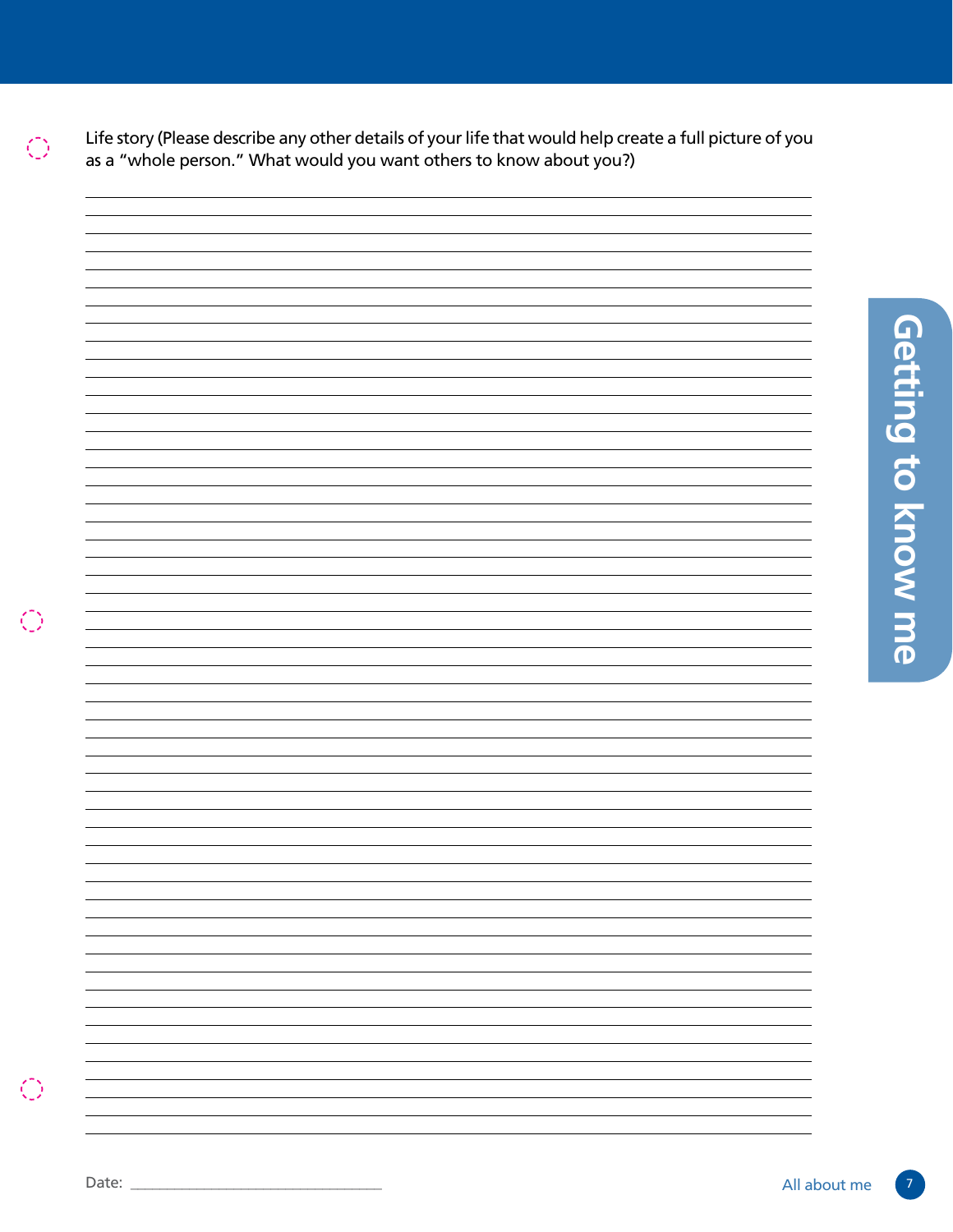**A typical day**

Routine is important for all of us, but can be especially helpful for a person with dementia.

Writing down your daily routine will help you see how you spend your time and help others who might be providing care.

Try to look at your care through the eyes of someone who has never met you before. Do you like to sleep in, have a bath in the evening, or go for a daily walk?

Use this section to describe regular daytime activities. Include activities you are involved in as well as your caregiver. Include anything that provides pleasure, comfort, or something you particularly don't like.

Morning (usual wake up time \_\_\_\_\_\_\_\_\_\_\_\_\_\_\_\_\_\_\_\_\_\_ ). How do you start your day?

#### Afternoon

#### Evening

Night (usual bedtime )

**My routines My routines**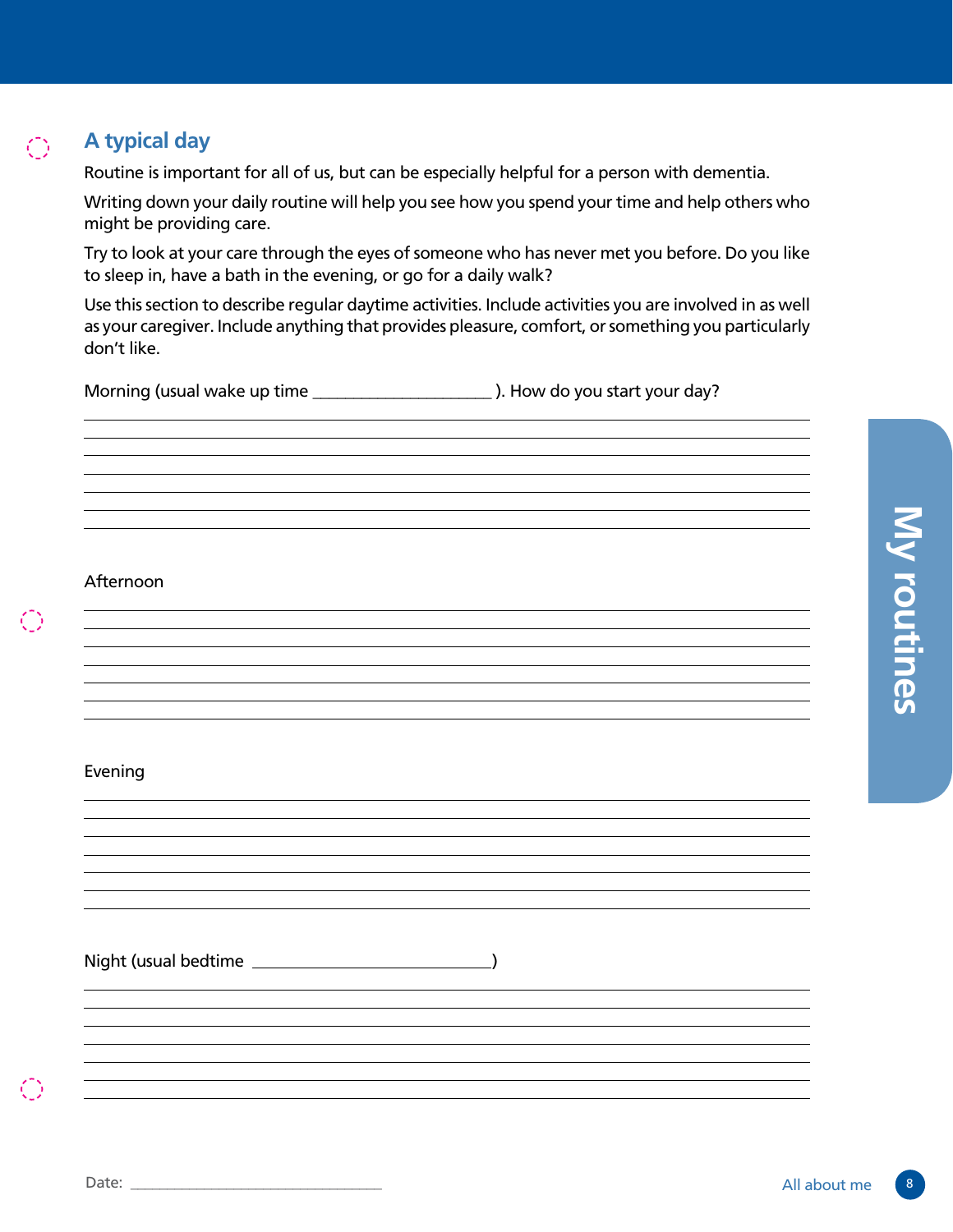#### **Enjoying each day**

A person living with dementia is just like everyone else, a whole person with likes and dislikes, opinions, values, and experience. Though some skills are lost as the disease progresses, many remain. Here are some activities that may bring you pleasure and will help you continue to live a full life while adding enjoyment to time spent with others.

#### **Music**

 $\bigodot$ 

 $\bigodot$ 

 $\bigodot$ 

| Do you like to listen to music? | $\Box$ Yes | $\Box$ No |
|---------------------------------|------------|-----------|
|---------------------------------|------------|-----------|

If yes, what kind? (e.g. classical, jazz, folk, blues, or all kinds of music)

| What effect does it have on you?                                                                                                                                                                                        |
|-------------------------------------------------------------------------------------------------------------------------------------------------------------------------------------------------------------------------|
| ,我们也不会有一个人的人,我们也不会有一个人的人,我们也不会有一个人的人,我们也不会有一个人的人。""我们的人,我们也不会有一个人的人,我们也不会有一个人的人,                                                                                                                                        |
| $\Box$ Yes<br>Do you play an instrument?<br>$\Box$ No<br>If yes, what kind of instrument do you play? (e.g. guitar, violin, clarinet)                                                                                   |
| Do you enjoy singing?<br>$\Box$ Yes<br>No<br>What effect does it have on you?<br><u> 1989 - Johann Stoff, amerikansk politiker (d. 1989)</u>                                                                            |
| ,我们也不会有什么。""我们的人,我们也不会有什么?""我们的人,我们也不会有什么?""我们的人,我们的人,我们的人,我们的人,我们的人,我们的人,我们的人,我                                                                                                                                        |
| Reading                                                                                                                                                                                                                 |
| $\Box$ Yes<br>Do you like to read?<br>$\Box$ No<br>If yes, what do you like to read? (e.g. classics, science fiction, romance, adventure, fantasy, news,<br><u> 1989 - Johann Stoff, amerikansk politiker (d. 1989)</u> |
| <u> 1989 - Johann Stoff, amerikansk politiker (* 1908)</u><br>Do you like to be read to?<br>$\Box$ Yes<br>$\Box$ No                                                                                                     |
| Date:<br>All about me                                                                                                                                                                                                   |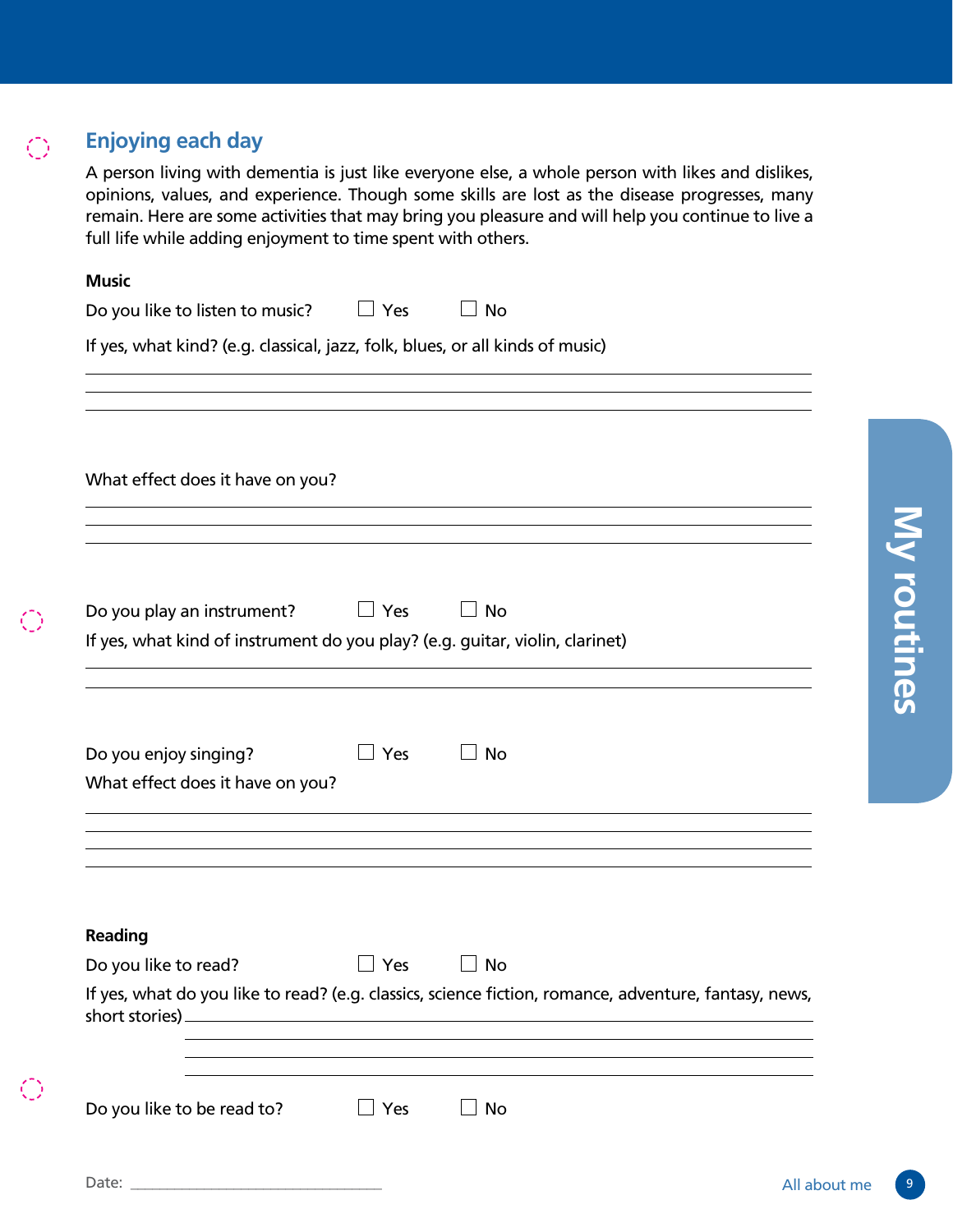| Do you like watching TV?                                                                | Yes                 | <b>No</b>               |     |
|-----------------------------------------------------------------------------------------|---------------------|-------------------------|-----|
| If yes, what are your favourite shows?                                                  |                     |                         |     |
|                                                                                         |                     |                         |     |
|                                                                                         |                     |                         |     |
|                                                                                         |                     |                         |     |
| <b>Games</b>                                                                            |                     |                         |     |
| Do you like to play games?                                                              | Yes<br>$\mathbf{1}$ | $\Box$ No               |     |
| If yes, what kind of games do you like? (e.g. cards, crosswords, puzzles, Sudoku)       |                     |                         |     |
|                                                                                         |                     |                         |     |
|                                                                                         |                     |                         |     |
|                                                                                         |                     |                         |     |
| <b>Sports</b>                                                                           |                     |                         |     |
| Are you interested in sports?                                                           | Yes                 | No                      |     |
| If yes, what sports do you like to play or follow? (e.g. golf, hockey, tennis, skating) |                     |                         |     |
|                                                                                         |                     |                         |     |
|                                                                                         |                     |                         |     |
|                                                                                         |                     |                         |     |
| <b>Hobbies</b>                                                                          |                     |                         |     |
| Do you have hobbies that you enjoy?                                                     |                     | <b>No</b><br>$\Box$ Yes |     |
|                                                                                         |                     |                         |     |
|                                                                                         |                     |                         |     |
|                                                                                         |                     |                         |     |
|                                                                                         |                     |                         |     |
| If yes, what kind of hobbies? (e.g. scrapbooking, crafts, photography)                  |                     |                         |     |
|                                                                                         |                     |                         |     |
|                                                                                         |                     |                         | Yes |
| If yes, is there any household chore you particularly enjoy?                            |                     |                         | No  |
|                                                                                         |                     |                         |     |
| Do you do household chores? (e.g. meal preparation, dusting, sweeping)                  |                     |                         |     |
|                                                                                         |                     |                         |     |

 $\odot$ 

 $\overline{\mathbb{Q}}$ 

 $\bigcirc$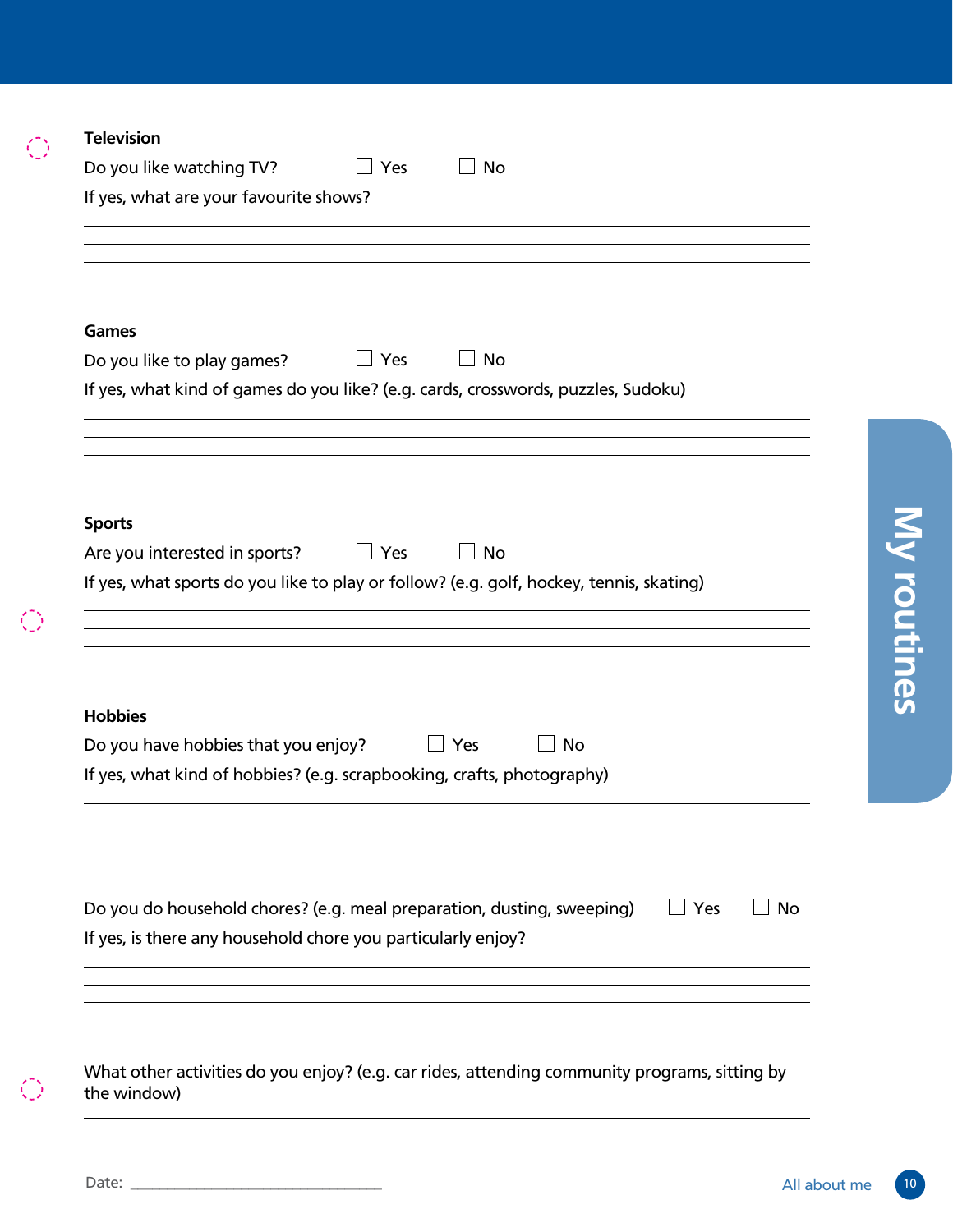#### **Help with daily living**

 $\bigcirc$ 

O

How much help, if any, do you need with routine daily activities such as dressing, bathing or getting in and out of bed?

The chart on the next page lists typical routine daily activities. Feel free to change the chart to include activities that apply to you.

Where you are able to be completely independent, write "no help needed." When you need help, note how much help you need.

The "Useful tips" section is a good place for caregivers to note the degree of stress the activity creates and what special approaches might be helpful.

Here is a sample chart to guide you.

| <b>Activity</b>                                     | <b>Useful tips</b>                                                                                                                                                                                                                   | Is help needed?                                 |              |                    |
|-----------------------------------------------------|--------------------------------------------------------------------------------------------------------------------------------------------------------------------------------------------------------------------------------------|-------------------------------------------------|--------------|--------------------|
| Tub/shower<br>Usual time: 8:00 a.m.<br>Twice a week | Prefer shower, don't like<br>$\bullet$<br>bath<br>Enjoy music or<br>$\bullet$<br>conversation during bath<br>time<br>Give lots of time<br>$\bullet$<br>Respect privacy<br>$\bullet$<br>Be patient<br>$\bullet$                       | • Need help in and out                          |              | <b>My routines</b> |
| <b>Dressing</b>                                     | Can button shirt, put on<br>$\bullet$<br>underwear and socks<br>Need to take dirty clothes<br>$\bullet$<br>away immediately<br>• Can dress independently if<br>clothes put on bed in right<br>order<br>• Offer help tying shoe laces | May need help from time<br>$\bullet$<br>to time |              |                    |
| Date:                                               |                                                                                                                                                                                                                                      |                                                 | All about me | 11                 |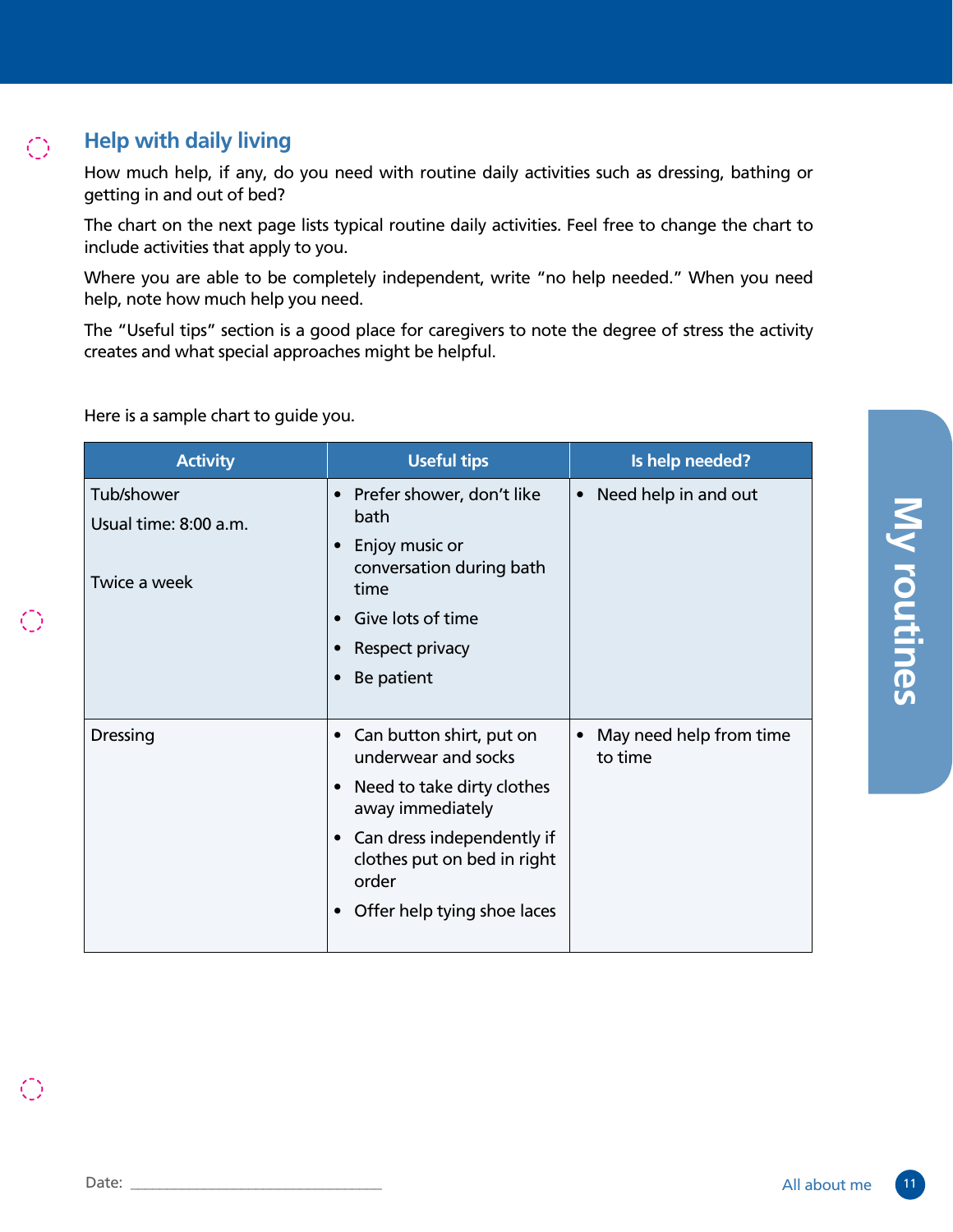| <b>Activity</b>          | Useful tips | Is help needed? |
|--------------------------|-------------|-----------------|
| Tub/shower               |             |                 |
|                          |             |                 |
|                          |             |                 |
| Dressing                 |             |                 |
|                          |             |                 |
| Dental care/dentures     |             |                 |
|                          |             |                 |
|                          |             |                 |
| Eye care/glasses         |             |                 |
|                          |             |                 |
| Hearing aid              |             |                 |
|                          |             |                 |
|                          |             |                 |
| Hair care                |             |                 |
| • Professional style/cut |             |                 |
| Makeup/shave             |             |                 |
|                          |             |                 |
|                          |             |                 |
| In/out of chair          |             |                 |
|                          |             |                 |
|                          |             |                 |
| In/out of bed            |             |                 |
|                          |             |                 |

 $\langle \bigcirc \rangle$ 

 $\bigcirc$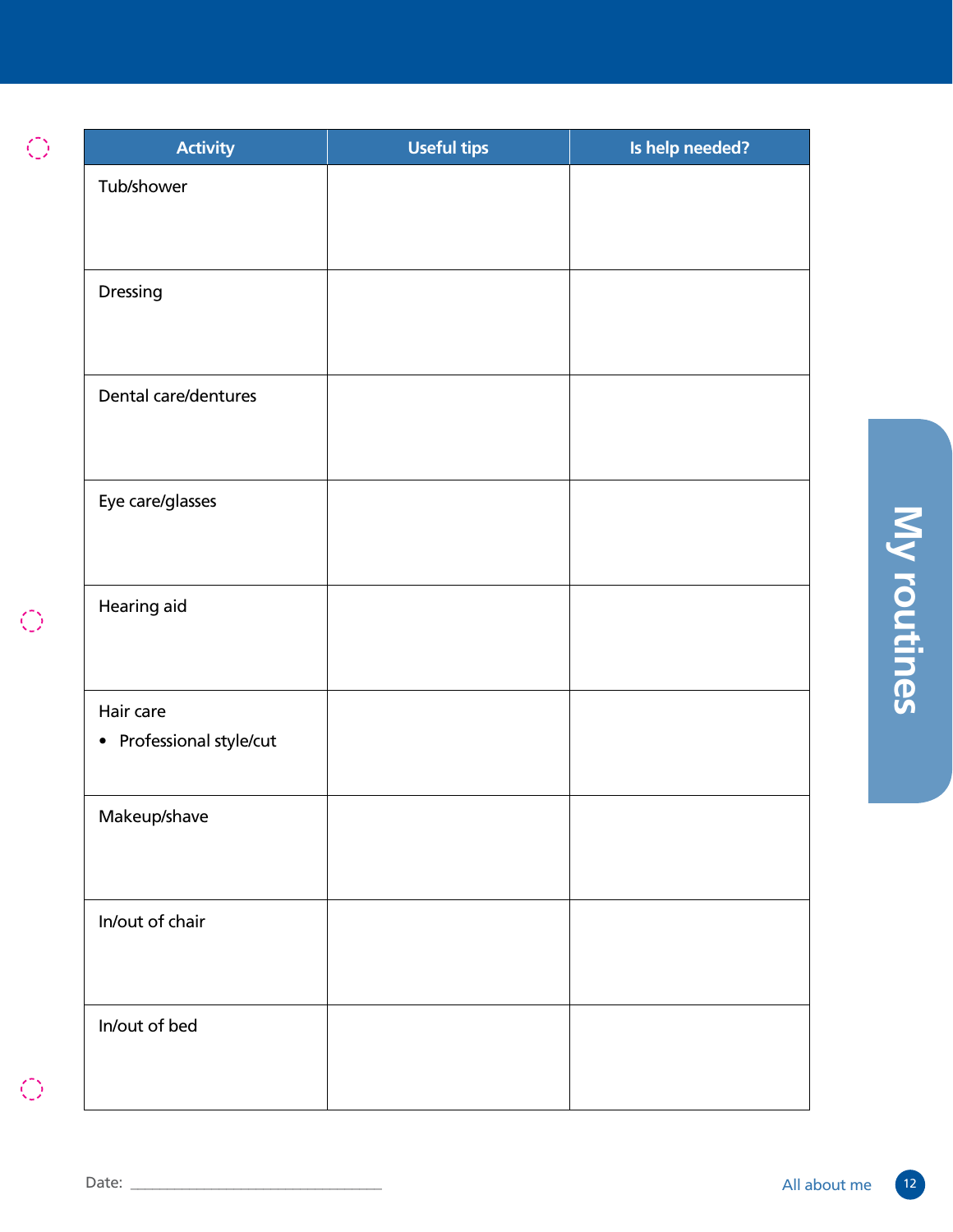| <b>Activity</b>                                                                           | <b>Useful tips</b> | Is help needed? |  |
|-------------------------------------------------------------------------------------------|--------------------|-----------------|--|
| On stairs                                                                                 |                    |                 |  |
| Use of toilet                                                                             |                    |                 |  |
| Use of appliances<br>· e.g. kettle, stove, electric<br>shaver                             |                    |                 |  |
| Household tasks<br>e.g. sweeping, dusting,<br>vacuuming, meal<br>preparation, garden work |                    |                 |  |
| Financial<br>Responsibility with money                                                    |                    |                 |  |
| Walking<br>• Habits, usual routes, ability<br>to be independent                           |                    |                 |  |
| Preparing for bed                                                                         |                    |                 |  |
|                                                                                           |                    |                 |  |
|                                                                                           |                    |                 |  |
|                                                                                           |                    |                 |  |

 $\bigcirc$ 

 $\bigodot$ 

 $\circledcirc$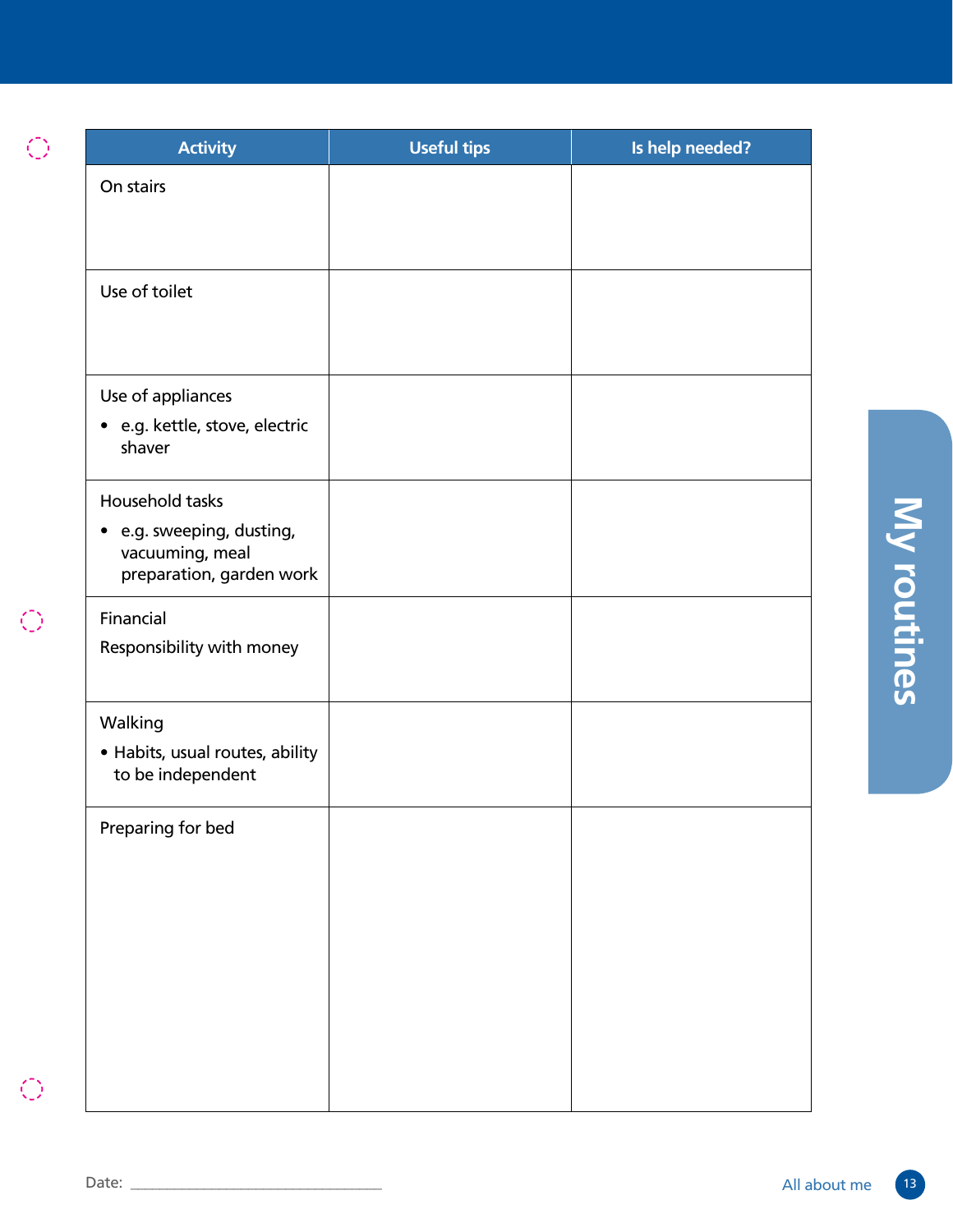

#### **Meal time**

An enjoyable breakfast:

Lunch:

Dinner:

Snacks:

Any particular likes or dislikes?

What assistance, if any, is required? Cutting:

Use of cutlery:

Hot and cold liquids:

O

To learn more about how to make meal times more enjoyable, read the Alzheimer Society's Information sheet on the topic.

,我们也不会有什么。""我们的人,我们也不会有什么?""我们的人,我们也不会有什么?""我们的人,我们的人,我们的人,我们的人,我们的人,我们的人,我们的人,我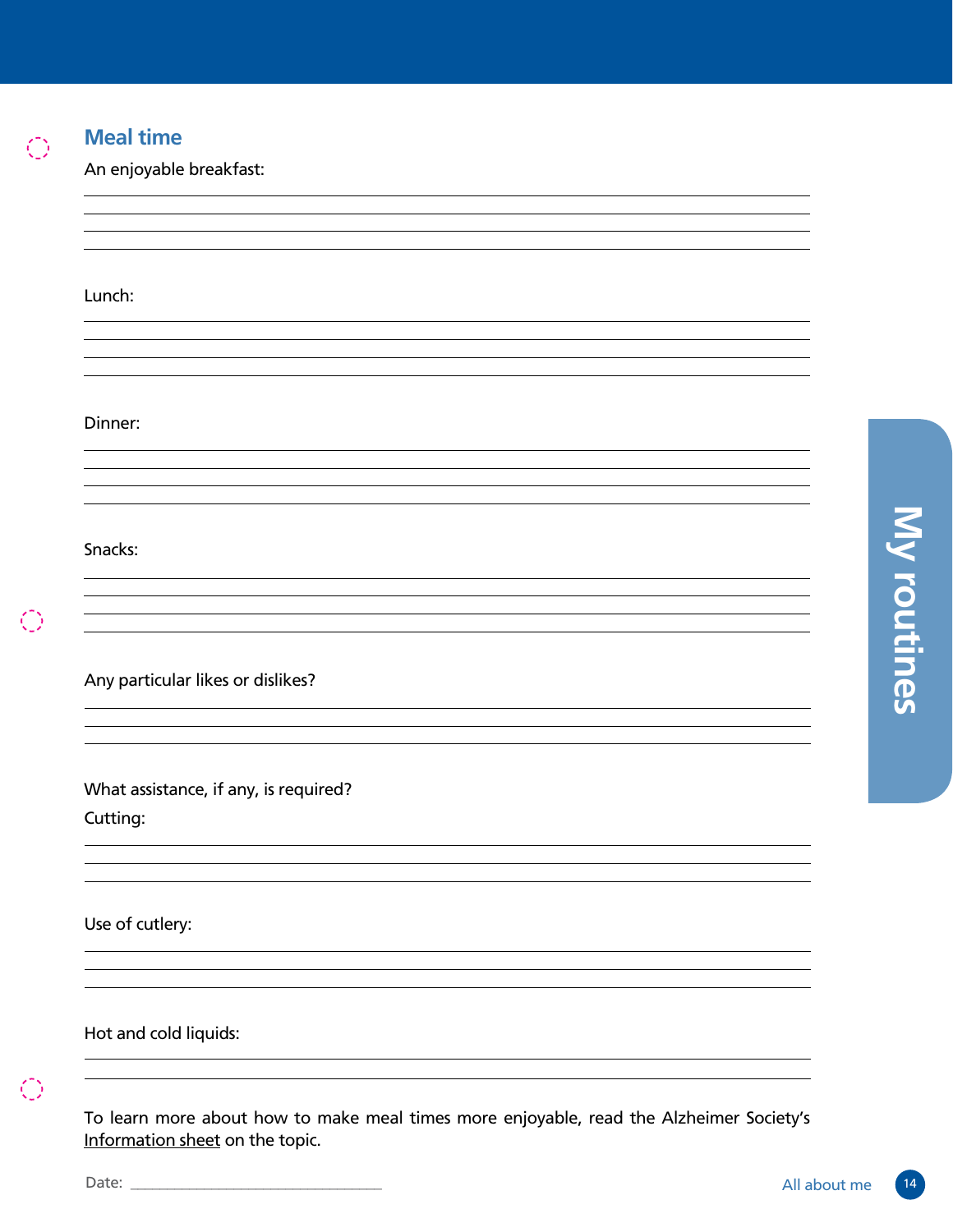#### **Regular weekly activities calendar**

Use this calendar to show regular outings or appointments. You can use pencil so changes can be made every month, or a make a copy for each month.

#### **Month:**

 $\bigodot$ 

 $\bigodot$ 

| <b>Sunday</b> | <b>Monday</b> | <b>Tuesday</b> | Wednesday | <b>Thursday</b> | Friday | Saturday     |
|---------------|---------------|----------------|-----------|-----------------|--------|--------------|
|               |               |                |           |                 |        |              |
|               |               |                |           |                 |        |              |
|               |               |                |           |                 |        |              |
|               |               |                |           |                 |        |              |
|               |               |                |           |                 |        |              |
|               |               |                |           |                 |        |              |
|               |               |                |           |                 |        |              |
|               |               |                |           |                 |        |              |
|               |               |                |           |                 |        |              |
|               |               |                |           |                 |        |              |
|               |               |                |           |                 |        |              |
|               |               |                |           |                 |        |              |
|               |               |                |           |                 |        |              |
|               |               |                |           |                 |        |              |
|               |               |                |           |                 |        |              |
|               |               |                |           |                 |        |              |
|               |               |                |           |                 |        |              |
|               |               |                |           |                 |        |              |
|               |               |                |           |                 |        |              |
|               |               |                |           |                 |        |              |
|               |               |                |           |                 |        |              |
|               |               |                |           |                 |        |              |
|               |               |                |           |                 |        |              |
|               |               |                |           |                 |        | All about me |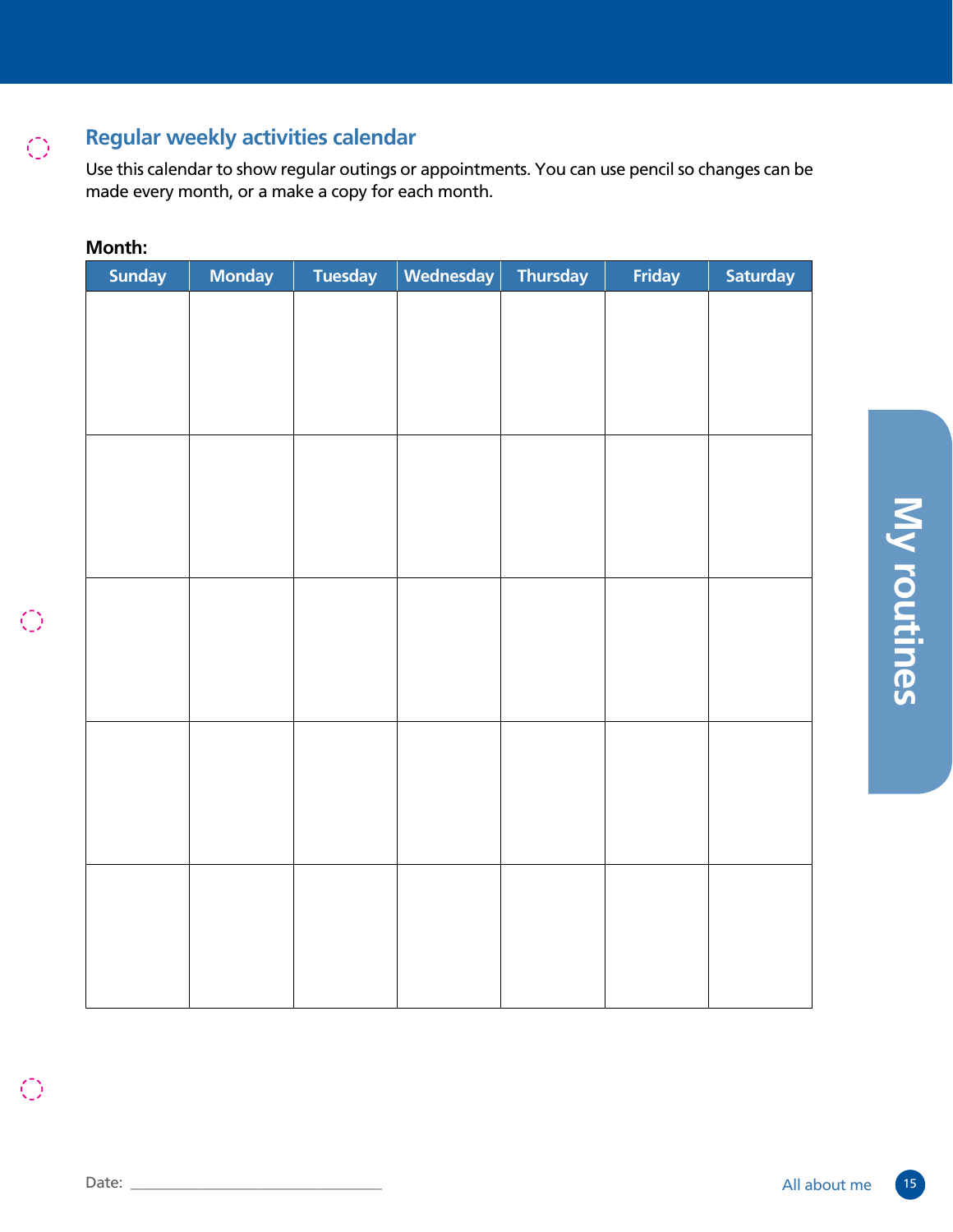Note: The questions in this section are designed to be answered by your primary caregiver. Your input will be valuable to give the best information possible.

Alzheimer's disease and other dementias progress over time. As the disease progresses, your abilities will change.

The information in this section will help anyone supporting you know what these changes are and how they affect your mood, behaviour and abilities. Your caregiver can suggest ways that help you feel content, engaged, and secure. For example – Is there a special approach that helps? Does your behaviour change only at certain times? Are there warning signs?

Below are examples of common situations.

The term "family member" is used to mean anyone with dementia whom you support. "He" and "she" are alternated.

#### **Unsafe walking (e.g. "wandering")**

Ō

| Does your family member walk outside in ways that are unsafe? (e.g. will go out in winter |            |           |  |
|-------------------------------------------------------------------------------------------|------------|-----------|--|
| wearing only a dressing gown)                                                             | $\Box$ Yes | $\Box$ No |  |

If yes, what safety precautions do you use? (e.g. camouflaged doors, ID bracelet, regular walks with a neighbour)

| Does she become upset when returned home?                                           |     |    | Yes | <b>No</b>                                                                   |    |
|-------------------------------------------------------------------------------------|-----|----|-----|-----------------------------------------------------------------------------|----|
| If yes, is there a special approach to use to help her feel calm?                   |     |    |     |                                                                             |    |
| Is he registered with the MedicAlert <sup>®</sup> Safely Home <sup>®</sup> program? |     |    |     | <b>Yes</b>                                                                  | No |
|                                                                                     |     |    |     | If yes, what is the number of your local police station if he becomes lost? |    |
|                                                                                     |     |    |     | What is his MedicAlert <sup>®</sup> Safely Home® ID bracelet #?             |    |
| <b>Night time restlessness</b>                                                      |     |    |     |                                                                             |    |
| Does this occur?                                                                    | Yes | No |     |                                                                             |    |

 $\bigcirc$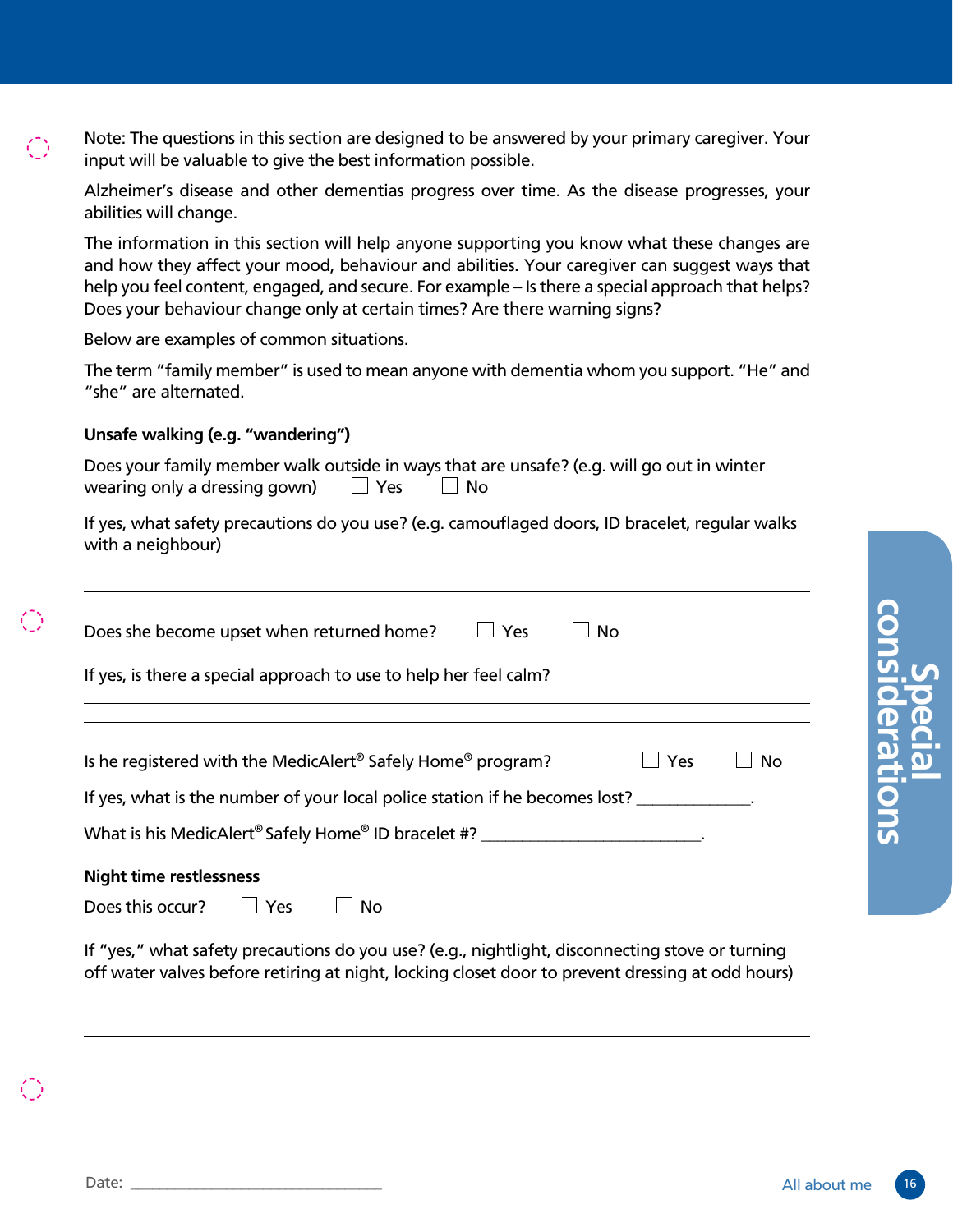#### **Restlessness**

Does this occur at certain times of the day?

What helps to settle him? (e.g. a walk or a distracting activity)

#### **Anger or agitation**

Does this occur at certain times? (e.g., bathing, meal time)

0

0

What usually triggers this? (e.g., rushing her, too many instructions given at once)

When anger occurs, what responses tend to be helpful?

Does your family member suspect people of stealing from him? How do you deal with this?

#### **Repetition**

When he repeats himself over and over, what responses are helpful?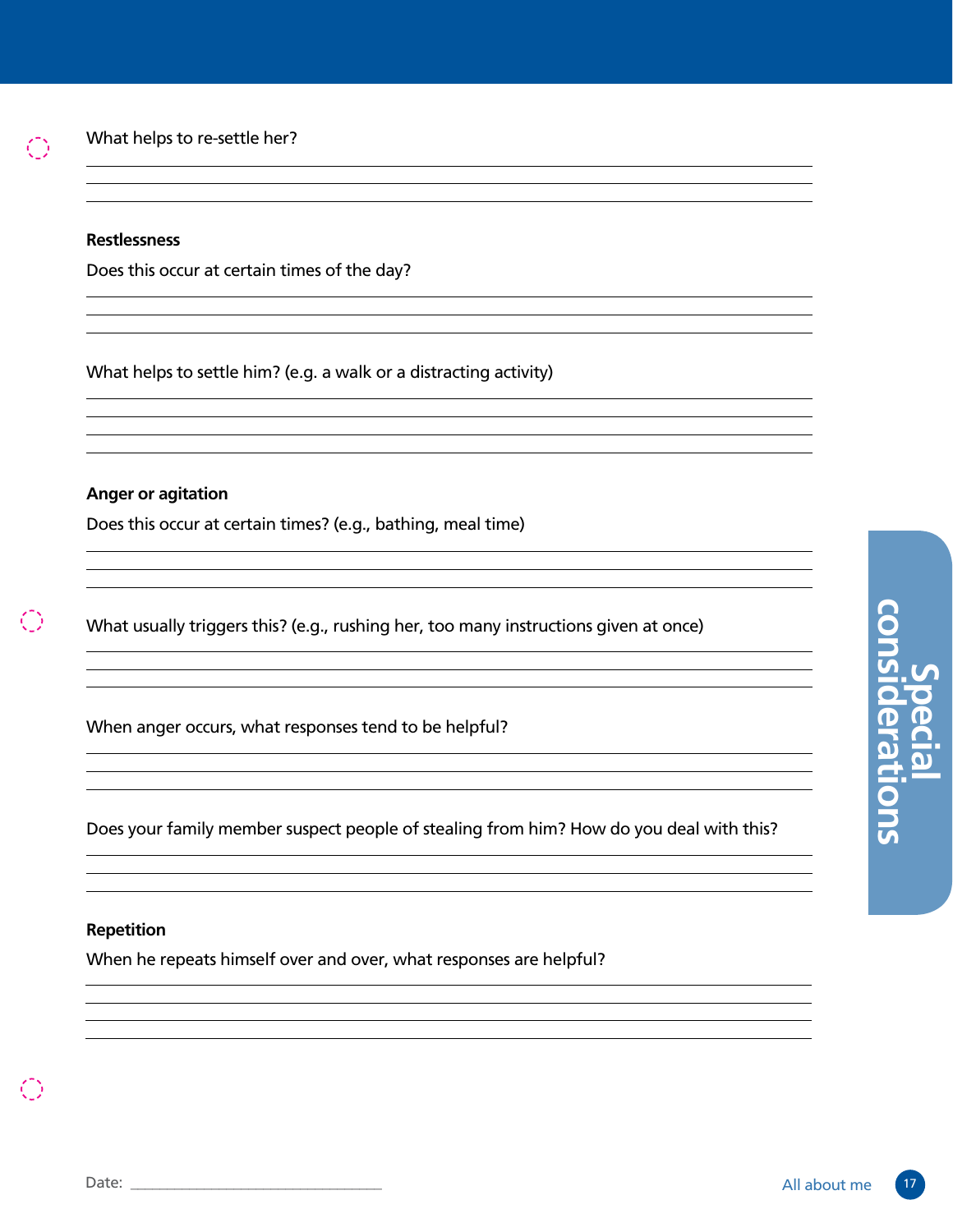#### **Hiding or hoarding articles**

Are there particular places to check where your family member "stores" specific things?

Does anything need to be kept out of reach? (e.g. knives, tools such as electronic drills)

#### **Safety precautions**

List any additional information that is important for other caregivers. (e.g. doors or cupboards to be kept locked, such as where toxic cleaning fluids are stored)

Are any other safety measures being used? (e.g. alarms, GPS locating devices)

#### **Communication**

If your family member has difficulty understanding and following instructions, what do you do? Is there anything that helps?

To learn more about Communication, please read the Alzheimer Society's Information sheet on the topic.

Are there any other areas of concern and/or tips for care that comfort, reassure, support the person?

**Special considerations**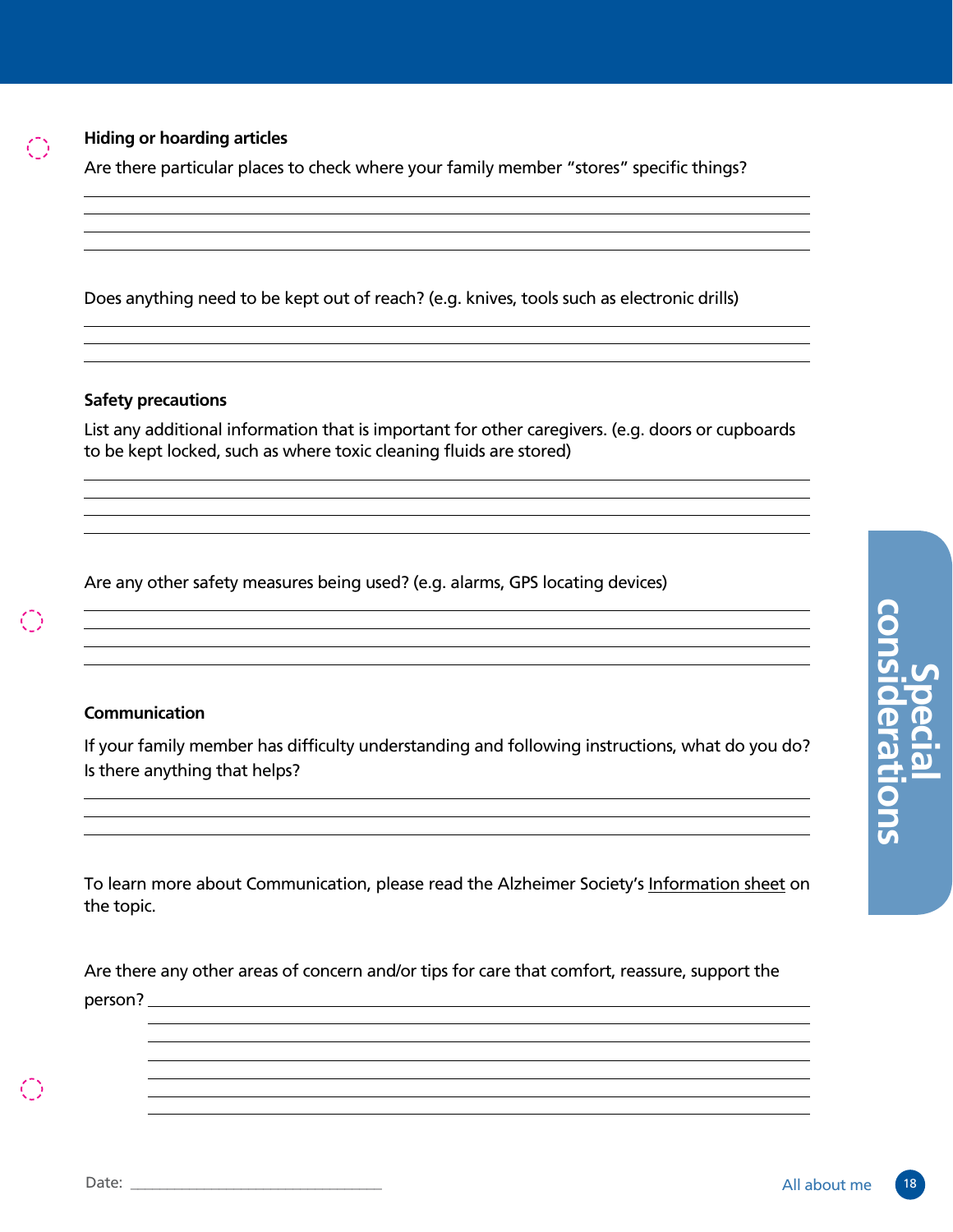Alzheimer's disease follows a number of stages. While these stages can be somewhat predictable, the course of the disease will vary from person to person. Changes in physical condition, such as flu, pneumonia, infection, or constipation can often result in changes in mood and behaviour. By noting changes, the person who supports you may be able to determine a pattern and prevent a situation from getting worse. It is particularly important to keep a record when medications are used. Recording these items in a journal will help caregivers when they are talking with your doctor. Caregivers should take this "All about me" booklet to your appointments.

Anyone providing care can use these pages to record all the events in a particular day.

| <b>Date</b> | <b>Comments</b>                                                                                                                             |
|-------------|---------------------------------------------------------------------------------------------------------------------------------------------|
| Mar. 30/12  | To bed 8:30 p.m. -- up again 2:00 a.m. Wandered through house, could<br>not settle down. Did not recognize me.                              |
| Mar. 31/12  | Another night with no sleep!                                                                                                                |
| Apr. 1/12   | Still won't sleep. Now dozing all day.<br>Doctor's appointment April 4/12.                                                                  |
| Apr. 5/12   | On new medication for an infection. Slept till 6:00 a.m. I'm trying to keep<br>her awake during the day. I think things are getting better. |

Here is a sample journal.

 $\bigcirc$ 

O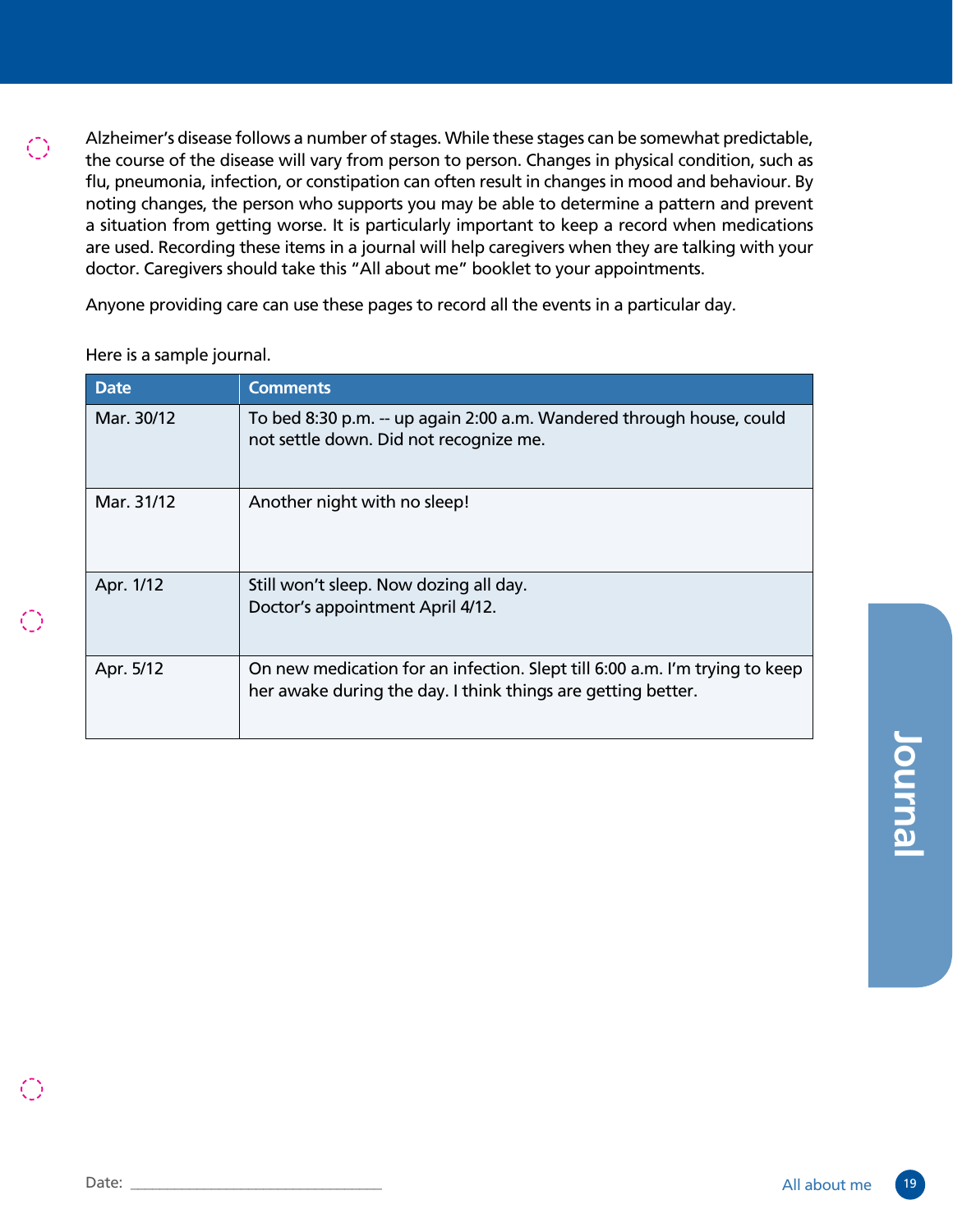#### Photocopy this page to create your own journal.

 $\odot$ 

 $\bigodot$ 

| <b>Date</b> | <b>Comments</b> |
|-------------|-----------------|
|             |                 |
|             |                 |
|             |                 |
|             |                 |
|             |                 |
|             |                 |
|             |                 |
|             |                 |
|             |                 |
|             |                 |
|             |                 |
|             |                 |
|             |                 |
|             |                 |
|             |                 |
|             |                 |
|             |                 |
|             |                 |
|             |                 |
|             |                 |
|             |                 |
|             |                 |
|             |                 |
|             |                 |
|             |                 |
|             |                 |
|             |                 |
|             |                 |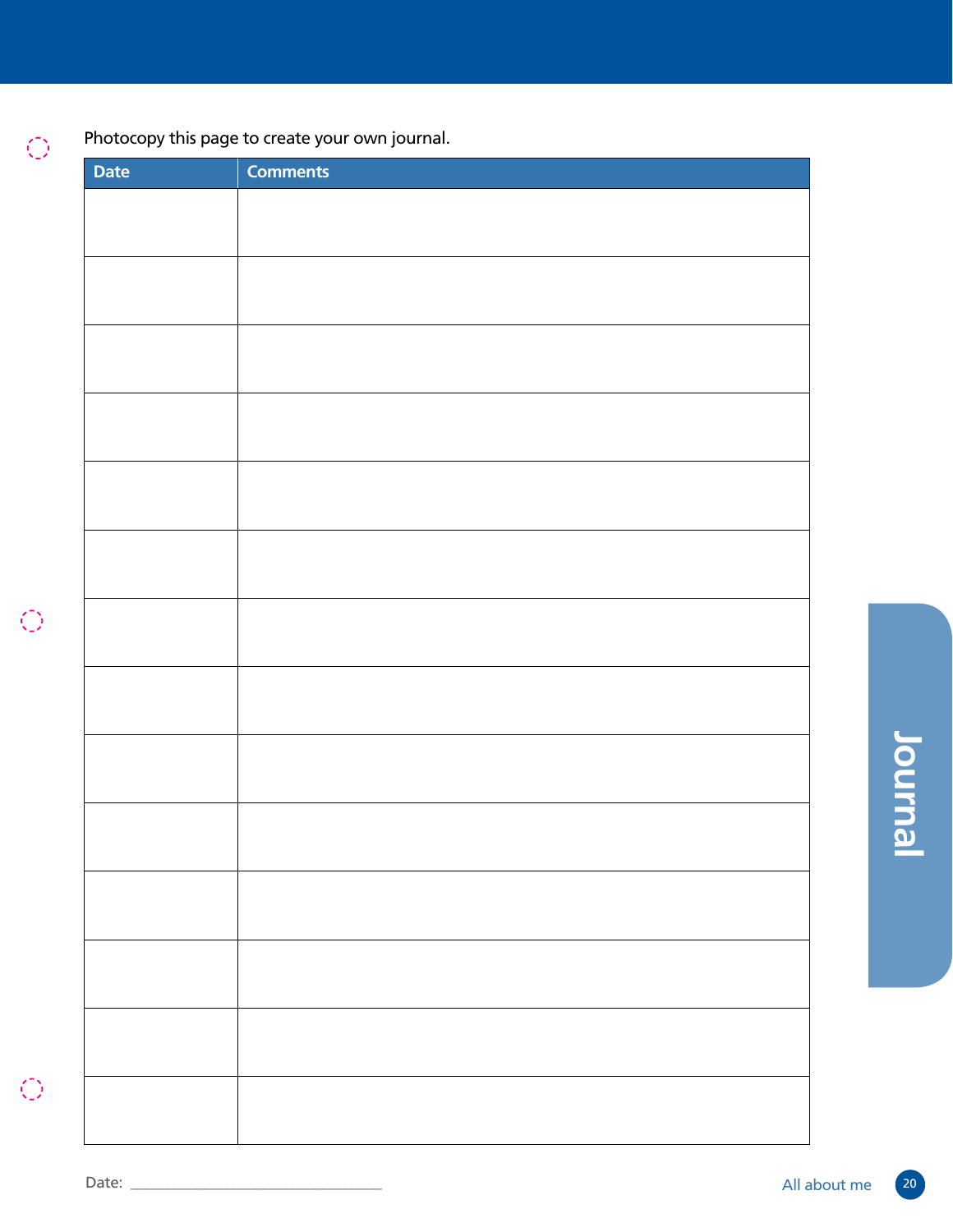The Alzheimer Society is Canada's leading nationwide health charity for people living with Alzheimer's disease and other dementias. Active in communities right across Canada, the Society

- Offers information, support and education programs for people with dementia, their families and caregivers
- Funds research to find a cure and improve the care of people with dementia
- Promotes public education and awareness of Alzheimer's disease and other dementias to ensure people know where to turn for help
- Influences policy and decision-making to address the needs of people with dementia and their caregivers.

For more information, contact your local Alzheimer Society or visit our website at www.alzheimer.ca.

0

 $\bigcirc$